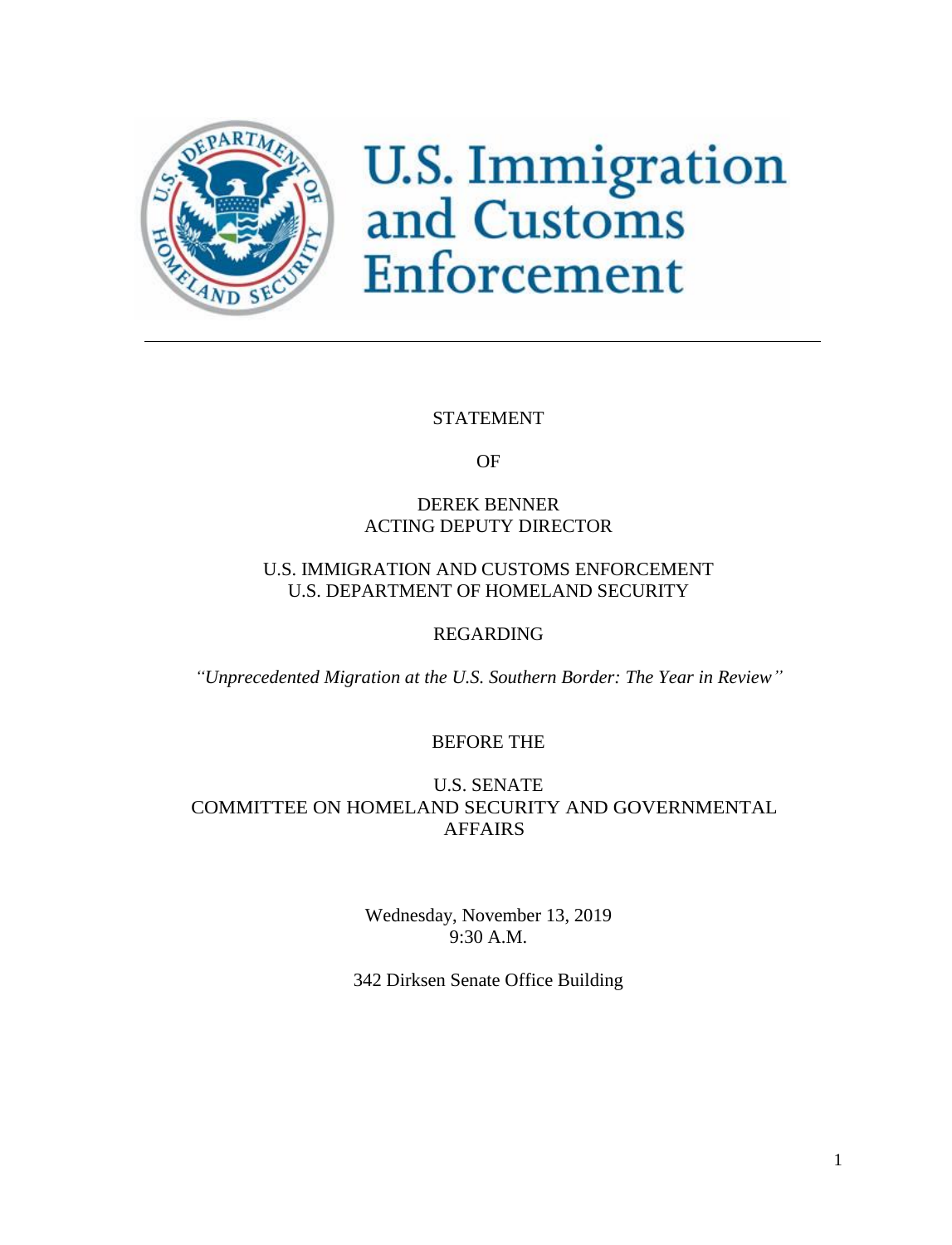## **INTRODUCTION**

Chairman Johnson, Ranking Member Peters, and distinguished members of the Committee.

Thank you for the opportunity to appear before you today to review U.S. Immigration and Customs Enforcement's (ICE) efforts in Fiscal Year (FY) 2019, including the unprecedented crisis we saw on the Southwest Border that stressed our immigration system to its breaking point and the Administration's actions to address it.

ICE's critical mission is to protect America from the cross-border crime and illegal immigration that threaten national security and public safety. As you are aware, ICE has two robust operational directorates responsible for enforcing immigration laws.

As the largest investigative agency within the U.S. Department of Homeland Security (DHS), ICE Homeland Security Investigations (HSI) investigates and enforces more than 400 federal criminal statutes, including those contained in the *Immigration and Nationality Act* (INA) under Title 8 of the United States Code, U.S. customs laws under Title 19 of the United States Code, and general federal crimes under Title 18 of the United States Code, among others. HSI Special Agents use this unique and broad statutory authority to investigate all types of crossborder criminal activity and work in close coordination with U.S. Customs and Border Protection (CBP) and our state, local, tribal, federal, and international partners in a unified effort to target transnational criminal organizations (TCOs).

ICE Enforcement and Removal Operations (ERO) contributes to ICE's critical mission by identifying, arresting, and detaining when necessary, and removing aliens with final orders of removal who present a danger to national security or are a risk to public safety, as well as those who enter the United States illegally or otherwise undermine the integrity of U.S. immigration system and border control efforts. ERO enforces the nation's immigration laws in a fair and effective manner, managing aliens detained in its custody or enrolled in an alternative to detention program and removing individuals from the United States who have received a final order of removal.

#### **FY2019 Statistics**

While ICE ERO's targeted immigration enforcement operations focus on the interior of the country, changes in migration flows at the Southwest Border directly impact nearly every area of the agency's operations, including interior enforcement resources and detention capacity. This sustained increase in irregular migration has stretched resources thin across the U.S. Government. The Administration was faced this year with responding to the humanitarian crisis at the Southern Border at the expense of other vital law enforcement missions. HSI sent 400 personnel to the border to assist. Agents who would otherwise be investigating Transnational Criminal Organizations (TCOs) and their crimes of opioids, human trafficking, and child exploitation, leveraged their expertise to combat the efforts of the TCOs to exploit the crisis creating fraudulent families, fraudulent juveniles, and the exploitive recycling of children being used as a passport into this country via immigration loopholes. Without legislative help from Congress, these loopholes still exist and still act as pull-factors inciting aliens to abuse our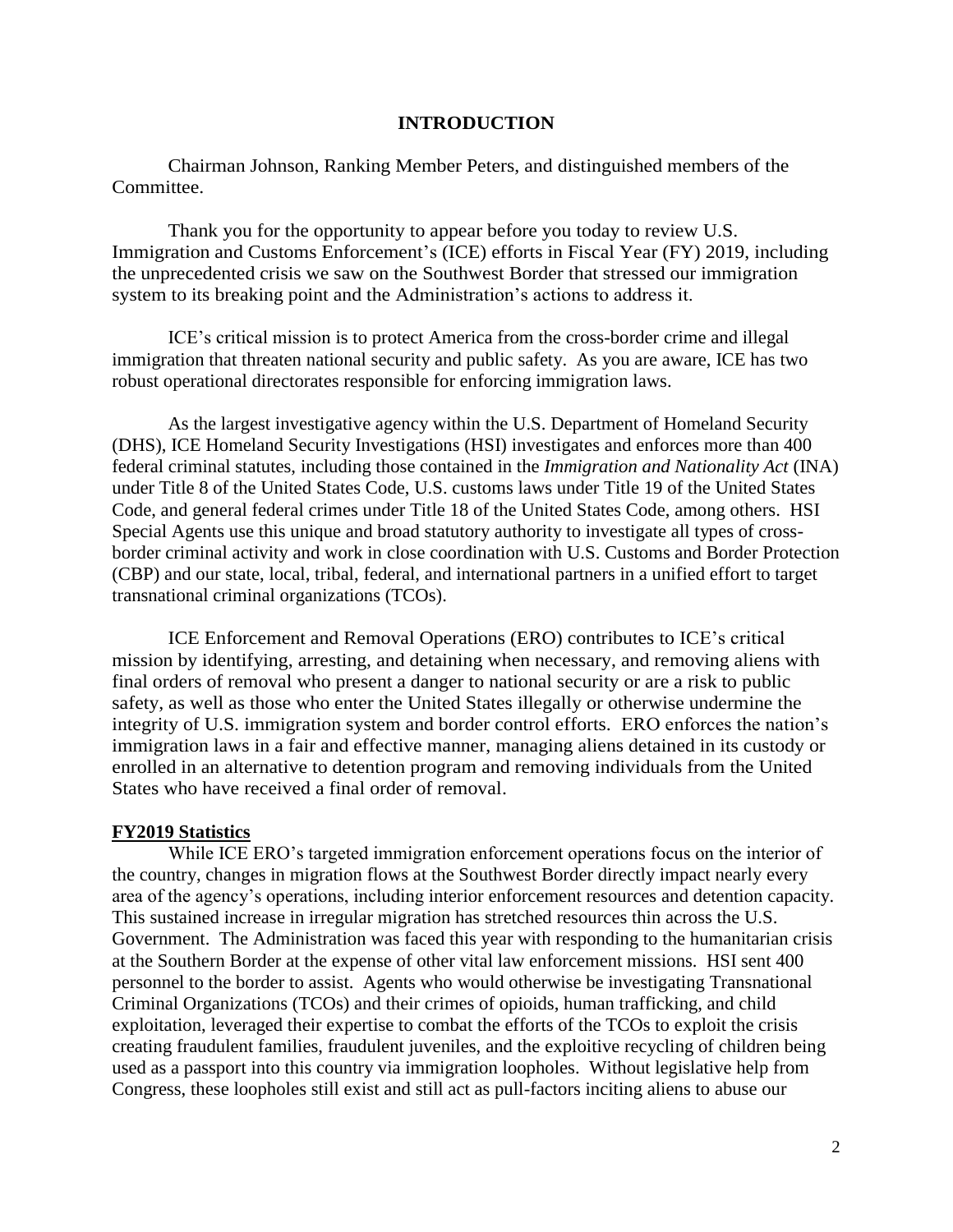immigration system. And while to the average American, the crisis appears to be over without media coverage, the reality is that the crisis has just shifted to the interior of our country. An already overburdened immigration system now must deal with the large influx of aliens and their immigration court proceedings for the next several years. The ICE ERO docket is now over 3 million managed by a workforce that is short thousands of deportation officers and hundreds of attorneys. This further has the impact of requiring ICE ERO to re-direct interior enforcement and detention resources to support CBP and impacting both the number of ICE ERO's interior arrests and the criminality of its detained population.

As a result of the activity at the border, much of ICE ERO's limited detention capacity has been dedicated to housing aliens arrested by CBP at the border, many of whom are subject to mandatory detention under U.S. immigration laws, and ICE ERO's arrests of aliens in the interior have decreased. During the last year, ICE ERO saw an almost 15 percent decrease in interior immigration arrests, to include a decrease in the number of criminal aliens arrested, which can be directly attributed to the reallocation of resources to combat the surge at the border. This clearly illustrates the public safety challenges created by the border security crisis, about which ICE has repeatedly warned Congress. However, despite an operational environment of extremely limited resources, ICE ERO has continued to focus on its public safety mission. In FY 2019, as of September 21, 2019, ICE ERO officers arrested 139,189 aliens, of which 89,118 (64 percent), were convicted criminals, and another 30,633 (22 percent) had pending criminal charges at the time of arrest, demonstrating the agency's continued focus on public safety.

In FY 2019, ICE ERO experienced an increase in overall book-ins as well as book-ins resulting from CBP activity at the border. ICE ERO's Average Daily Population (ADP) reached approximately 50,000 in FY 2019, an increase of 17 percent compared to the previous fiscal year. Like ICE ERO's initial book-ins, the increase in overall ADP was primarily driven by CBP activity at the border; during this time period, approximately 74 percent of all initial book-ins to ICE custody resulted from CBP apprehensions<sup>1</sup>, while overall apprehensions increased approximately 24 percent compared to FY 2018 and 52 percent compared to FY 2017.

In furtherance of our public safety mission, ERO responded to over 1.6 million inquiries from federal, state, and local law enforcement agencies regarding aliens' immigration status through ICE's Law Enforcement Support Center (LESC). Additionally, ERO conducted 853 foreign Fugitive Alien Removals (FAR) arrests – removable aliens wanted for or convicted of crimes committed abroad and residing within the United States.

In FY 2019, HSI Special Agents arrested over 46,000 individuals, making over 36,000 criminal arrests and over 10,000 administrative arrests. HSI made over 4,000 arrests of gang leaders, members, and associates, including over 400 arrests of Mara Salvatrucha (MS-13) members. Our special agents and investigators have helped take more than 750 firearms off the streets through these criminal investigations over the past year and we hope to build on that success going forward. We will continue to target transnational criminal gangs like MS-13 and results from across the country show that these policies are working and helping make communities safer for our kids, who are frequently targeted for initiation.

l

<sup>1</sup>CBP enforcement efforts represent records that were processed by Border Patrol, Inspections, Inspections-Air, Inspections-Land, and Inspections-Sea.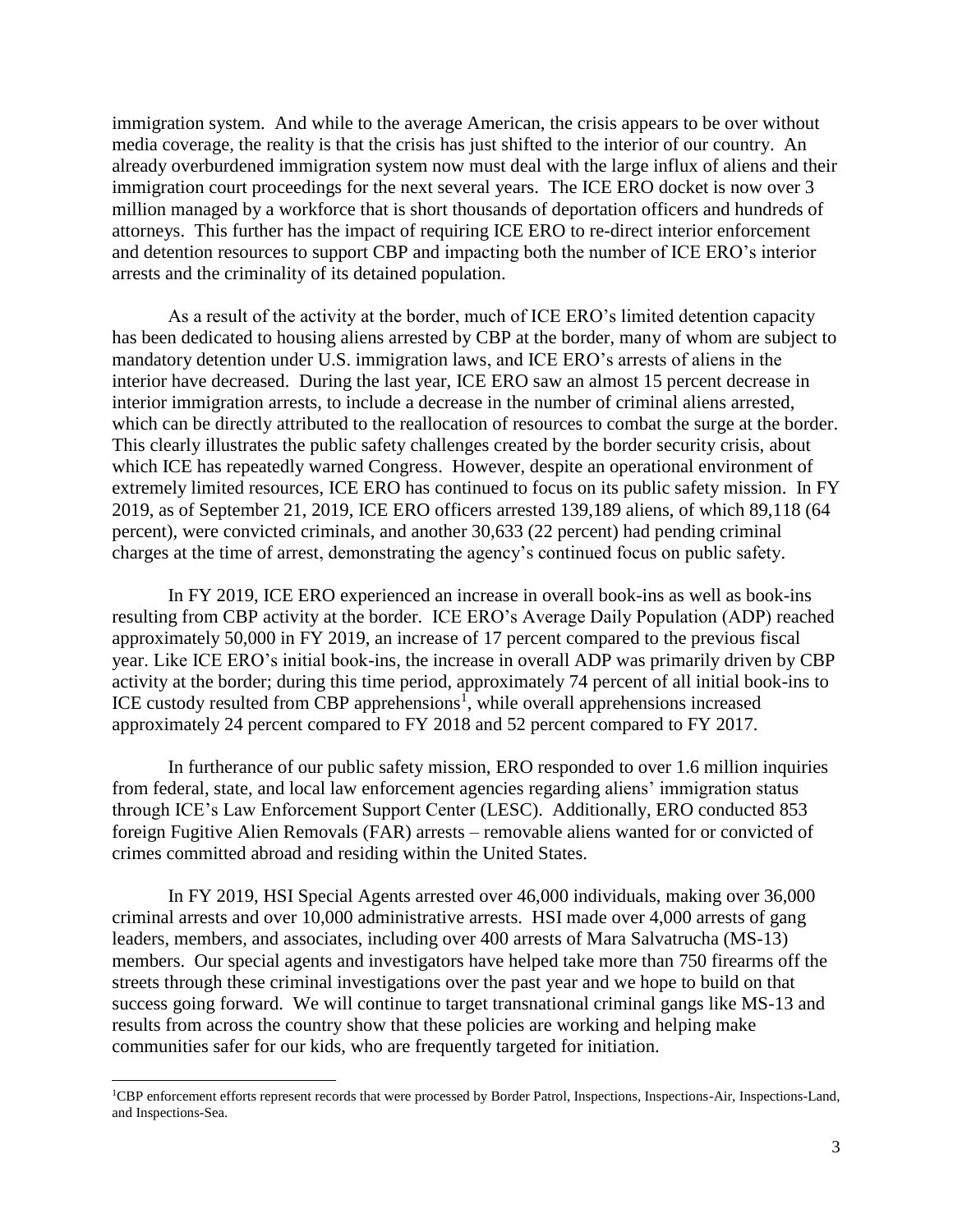HSI continued to be at the forefront in the fight against the opioid epidemic and prioritized the investigation, disruption, and dismantlement of TCOs involved in introducing fentanyl, heroin and other dangerous opioids into the United States, which gravely impacts the health of our citizens and the safety of our communities. Due to HSI's inherent nexus to the border, our strategy starts well beyond our borders to prevent dangerous drugs and those engaged in the trafficking and distribution of contraband from reaching our shores. HSI exploits cutting edge technology to investigate and enforce its authorities in the cyber realm and leverage relationships with the financial industry to cut TCOs' access to the regulated financial system while also deploying innovative techniques to limit their access to the burgeoning virtual currency market. Finally, HSI leverages critical partnerships with state, local and federal partners to maximize impact on the operation of TCOs within our communities. In FY 2019, HSI seized over 11,000 pounds of opioids including over 3,600 pounds of fentanyl, while making over 1,900 fentanyl related arrests, which was an increase of nearly 175 percent from FY 2018.

In FY 2019, HSI continued to protect our citizens from crimes of exploitation by arresting over 3,600 child predators and over 1,800 human traffickers, while identifying and assisting more than 1,400 victims of these heinous crimes. These efforts pay immediate dividends when considering the long-term, lasting damage these criminals can inflict upon their young victims. HSI prioritizes the identification and rescue of child victims of sexual exploitation, working to disrupt and dismantle the TCOs responsible for the sexual exploitation of children through cyber-crime and child sex tourism. Knowing that criminal activities involving the sexual exploitation of children routinely cross our physical and virtual borders, HSI continues efforts to increase global collaboration in these investigations.

#### **HSI International Operations**

HSI International Operations furthers domestic security through our 78 international offices in 52 countries around the world where we partner with our foreign national and regional police partners to target TCOs and contraband as far away from U.S. borders as we can. HSI utilizes its Visa Security Program (VSP) to assign special agents to diplomatic posts worldwide to conduct law enforcement visa security activities and provide training to State Department officers. HSI has VSP operations in 38 visa-issuing locations in 28 countries around the world. In FY 2019, In FY 2019, HSI's VSP screened 2,377,314 non-immigrant visas. Of these, 87,948 were vetted due to the discovery of derogatory information which resulted in the recommended refusal of 11,974 visa applicants, 4,630 of which had a nexus to terrorism. A total of 8,367 interviews of visa applicants were conducted resulting in 1,081 instances when domestic coordination and/or collateral requests were sent. These activities resulted in the creation of 1,011 Terrorist Screening Database Watchlist nominations.

HSI utilizes its Transnational Criminal Investigative Units (TCIU), which are vetted and trained foreign law enforcement officials working closely with HSI to investigate and prosecute individuals involved in transnational criminal activity. TCIUs are multi-discipline units comprised of foreign law enforcement and prosecutors, customs, immigration, and intelligence officials who are vetted to ensure that shared information and operational activities are not compromised. TCIUs provide operational support to HSI personnel stationed overseas who do not possess law enforcement authorities abroad. HSI works with the TCIUs to conduct foreign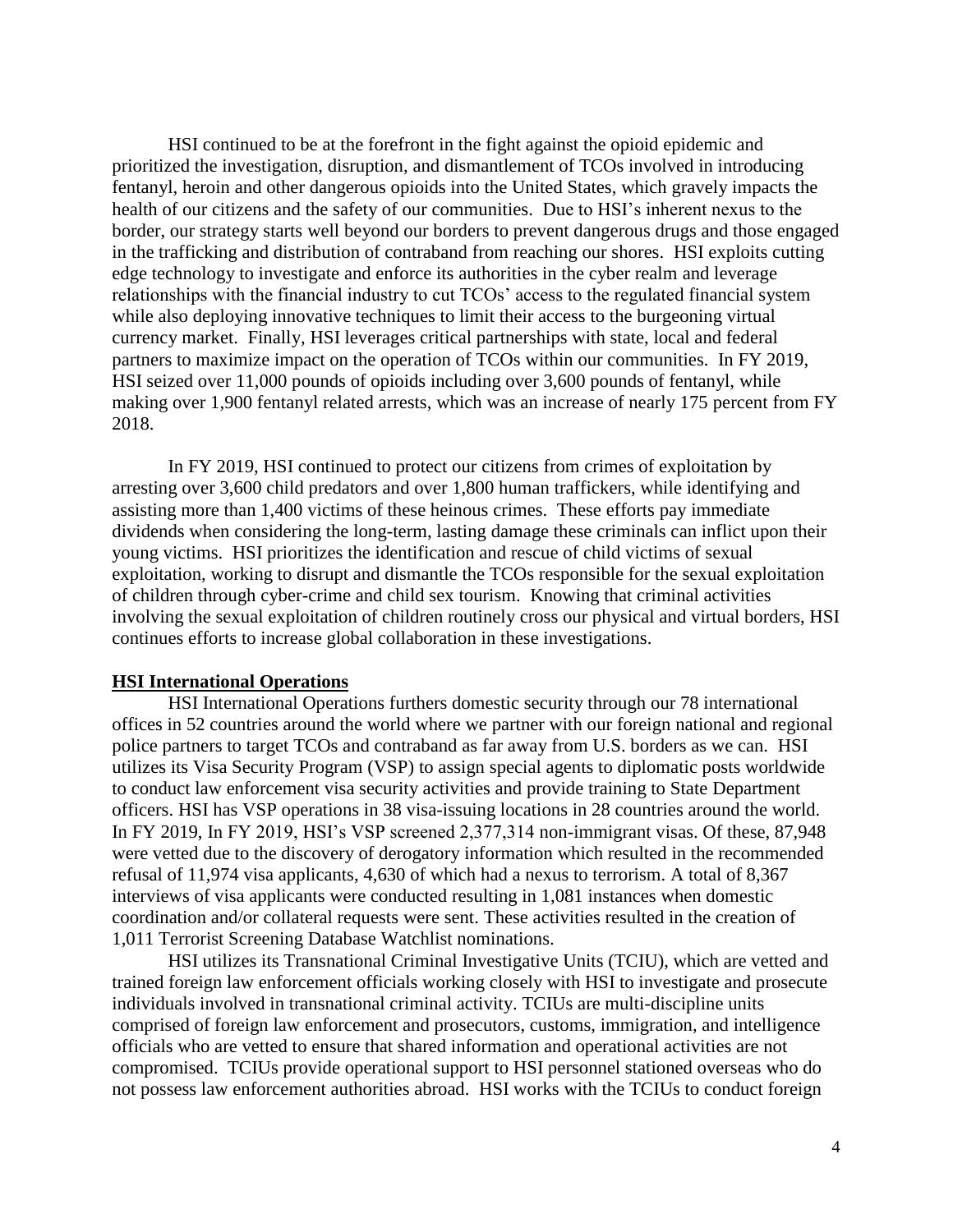operations and investigations overseas in compliance with host country laws, agreements, treaties, and U.S. mission policies. There are 13 countries with operational TCIUs around the world. In FY 2019, the HSI TCIU program accounted for 1,649 criminal arrests and seized \$24,811,253 in currency, 126,167 pounds of cocaine, 27 pounds of heroin, 29,335 pounds of marijuana, 450 pounds of methamphetamine, 133 weapons, 103,168 rounds of ammunition, 10 aircrafts, 60 vehicles, 3 vessels, \$85,533,858 in counterfeit goods, \$12,260,561 in general merchandise, and \$3,300,000 in real estate.

Through the Biometric Identification Transnational Migration Alert Program (BITMAP), HSI extends the U.S. border by targeting high risk subjects who may be attempting to enter the United States utilizing illicit pathways. BITMAP is managed by HSI in collaboration with the Department of Defense (DOD), the U.S. Department of State, and CBP. Through BITMAP, HSI trains and equips foreign counterparts to tactically collect biometric and biographic data on special interest aliens, gang members and other persons of interest as identified by the host country. When appropriate, HSI shares match information on persons of interest back to foreign counterparts. Foreign partners share this data with HSI, which populates and enhances U.S. government databases. In FY 2019, BITMAP enrolled 67,787 encounters of persons of interest, including 37 biometric enrollments of Known or Suspected Terrorists (KST) and 75 enrollments resulting in a biometric enhancement to a KST record. BITMAP has matched nearly 174 persons to the DOD Biometrically Enabled Watchlist (BEWL) and added 239 new identities to the BEWL. Since its inception in FY 2011, BITMAP has enrolled over 162,000 encounters of persons of interest, including over 494 enrollments of KSTs. BITMAP has matched to over 580 persons to the DOD BEWL and added 1,967 new identities to the BEWL.

#### **Southwest Border Crisis Demographics**

The current migration patterns through the Southwest Border have overwhelmed our immigration system this year and are not only characterized by a significant increase in the number of aliens crossing into the United States, but also reflect a major shift in demographics. In the past, the vast majority of those crossing illegally, or arriving without proper documentation, were single male adults from Mexico who could be easily detained or quickly removed. Beginning with the initial surge in FY 2014, there has been a significant increase both family units and unaccompanied alien children (UAC) crossing the Southwest Border, a trend which continues despite the Administration's focused enforcement efforts. These UAC and family units are not able to be easily detained or quickly removed from the United States. Currently, over 60 percent of those seeking to cross the border are family units and UAC, most of them from Guatemala, Honduras, and El Salvador.

In FY 2019, approximately 80,000 UAC and 527,000 members of family units were apprehended at or near the Southwest Border, a staggering increase from FY 2018 when approximately 59,000 UAC and 161,000 members of family units were apprehended at or near the Southwest Border.

#### **Family Fraud Initiative**

Human smugglers are currently capitalizing on the trend of fraudulent families crossing the border to enter the United States. The cartels and human smugglers are well versed in our inability to detain family units for the length of time necessary for their cases to be complete, in large part due to the *Flores* Settlement Agreement (FSA) and judicial decisions that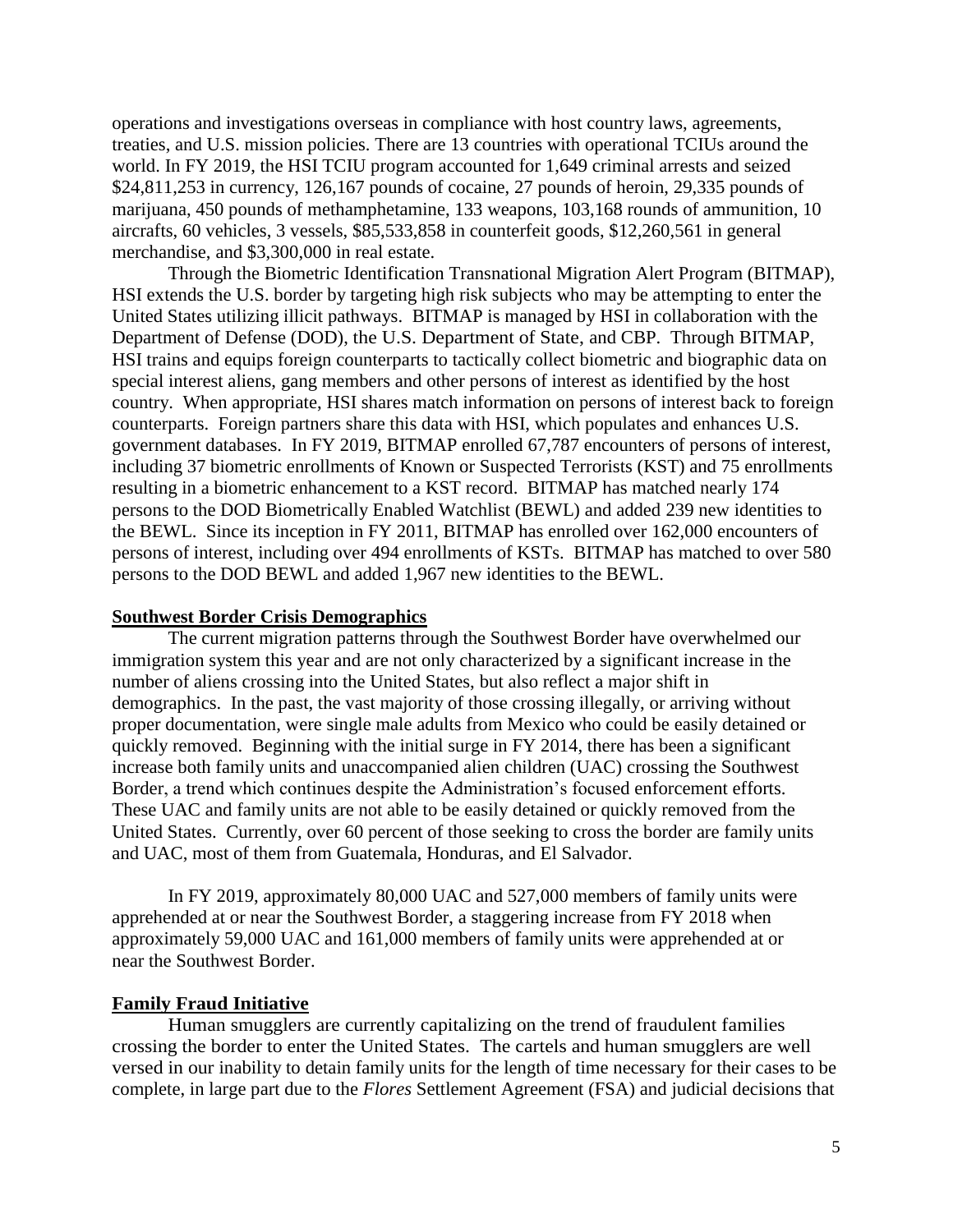interpret it. This enabled certain aliens, by falsely claiming to be a legal family unit or UAC, to gain entry into the United States, avoid immigration custody, and then never appear for their immigration proceedings. Family units are often released with little or no consequences for their illegal entry.

In response to this crisis, ICE dedicated over 400 HSI personnel to assist in combating this issue. HSI deployed teams of special agents, intelligence analysts, forensic interview specialists, and document fraud examiners to the Southwest Border. These teams interviewed groups suspected of fraudulently claiming familial relationships, specifically a parent-child relationship, in order to facilitate human smuggling activity. As a result, between mid-April and October 31, 2019, HSI identified 653 fraudulent family units, 1,025 fraudulent documents, and presented 1,168 individuals for criminal prosecution, with 1,024 being accepted for prosecution. In a particularly egregious incident investigated by HSI, an adult Guatemalan male presented at the border with a 16 year old minor female who he fraudulently claimed to be his child. Upon being released from custody he took the minor female to the southeastern United States where he raped and beat her on a regular basis until she was rescued. In addition to the fraudulent family incidents, HSI has also been identifying adults who are fraudulently presenting themselves as minors. As of October 31, 2019, HSI has identified 170 adults fraudulently claiming to be minors, of which 143 of those individuals were accepted for prosecution. I would like to take a few moments to discuss two current HSI national operations created to address the fraudulent family issue.

#### **Operation Double Helix: Rapid DNA Testing**

From May 6 to 10, 2019, HSI initiated a rapid DNA pilot called *Operation Double Helix* in El Paso and in McAllen, Texas. Both sites were selected for this initiative because they were considered the sectors with the highest family unit apprehensions along the Southwest Border.

Selection of family units for Rapid DNA testing was based on factors such as key observations obtained during interviewing, intelligence gathering, documentary evidence, and any investigative information developed during immigration processing. No DNA information from these tests was stored as these were only presumptive tests to validate a claimed familial relationship. During this operation, written consent was documented for DNA collection and testing, and each alleged parent was served with a privacy notice clarifying that testing was voluntary. HSI coordinated with the DHS Office for Civil Rights and Civil Liberties (CRCL) prior to the pilot to ensure appropriate CRCL protections and concerns were mitigated prior to the operation.

HSI Special Agents sought to gather intelligence and evidence to initiate robust investigations to identify the TCOs perpetuating the exploitation of these children, the production of fraudulent identity documents, and other criminal activity associated with human smuggling efforts. The goal of this operation was to remove children from these dangerous and potentially exploitative situations.

During this initial pilot, a total of 84 family units were DNA tested after providing consent and 16 family units were found to be fraudulent during the testing. About half of the confirmed fraudulent family units were identified prior to DNA testing when the adult alien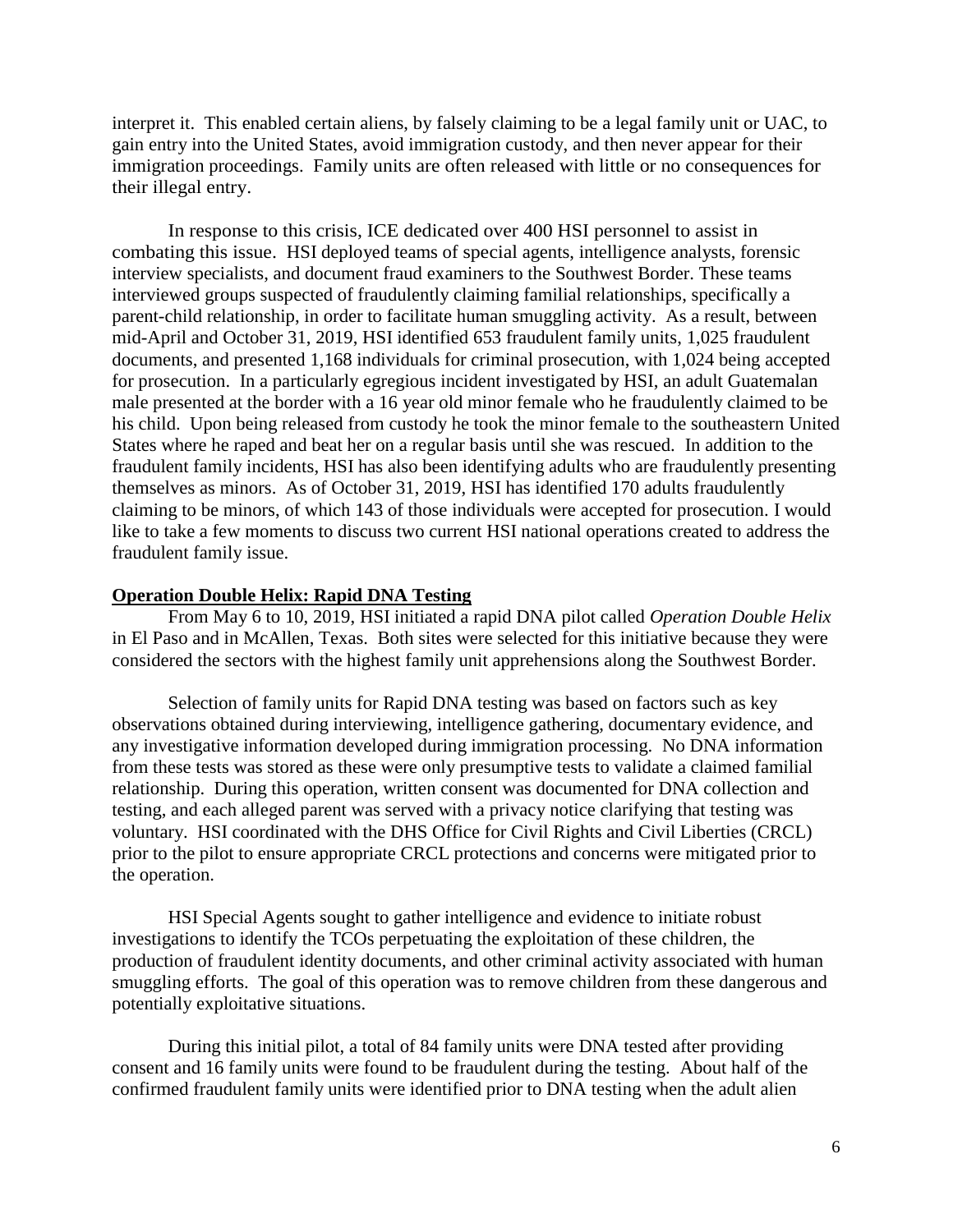recanted their claim of a familial relationship when asked to consent to a DNA test. The teams were also advised by U.S. Border Patrol agents that other subjects within the processing facilities not selected for testing voluntarily came forward and admitted they were part of a fraudulent family, as they learned that DNA testing was being conducted.

Based on the success of this operation, a second pilot of DNA testing—Operation Double Helix 2.0—began on July 15, 2019 utilizing funds provided for in the DHS supplemental funding package. ICE received \$5.5 million in the supplemental for this effort, allowing for over 10,000 DNA tests at seven locations along the Southwest Border. In September 2019, the pilot expanded to three additional locations bringing the total number of testing locations to 10. As of October 31, 2019, Operation Double Helix 2.0 has resulted in 1,613 family units being tested with 207 family units (13 percent) testing negative for a familial relationship. Based on those results, 298 individuals have been presented for prosecution and 168 have been accepted. As a result of the deployments of personnel to the Southwest Border to conduct interviews, detect fraudulent documents and conduct Rapid DNA testing, HSI has seen a dramatic decrease in the number of fraudulent family incidents over the past few months, indicating our efforts have impacted the use of family fraud to circumvent our nation's immigration laws at the border.

#### **Operation Noble Guardian**

In early May 2019, HSI's Human Smuggling Unit (HSU), in coordination with the CBP National Targeting Center's (NTC) Counter Network Division, initiated *Operation Noble Guardian*. As previously mentioned, some aliens are exploiting our immigration laws, fraudulently claiming to be family units, avoiding detention and/or prosecution, and are subsequently released after being processed in an expedited fashion.

The NTC assisted HSI in identifying adult aliens and accompanying alien children that entered the United States as alleged family units, where the children subsequently departed the United States via commercial airlines to Northern Triangle countries. As of October 31, 2019, 466 migrant children who were processed as part of a family unit have since departed the United States. HSI is currently investigating these incidents to determine if these children are being used and recycled by adult aliens for the purpose of defrauding the United States.

As of October 31, 2019, HSI has developed 541 investigative referrals that resulted in dozens of HSI interviews and other investigative activities, both domestically and internationally with assistance being provided in Guatemala by HSI's Transnational Criminal Investigative Unit (TCIU). These efforts have resulted in the development of two significant investigations based out of HSI Tampa and HSI Miami. Both investigations are being supported by the U.S. Attorney's Offices for the Middle (Tampa) and Southern (Miami) Districts of Florida.

A second line of effort under *Operation Noble Guardian* is to identify and locate these adults after the children have departed the United States. Many of these adults involved in fraudulent family units since their entry into the United States have been identified as absconders from ICE ERO and are now being targeted for arrest and removal from the United States. As of November 1<sup>st</sup>, ICE has arrested 232 individuals targeted for their involvement in these activities.

Unfortunately, despite our collaborative efforts with CBP, the Southwest Border crisis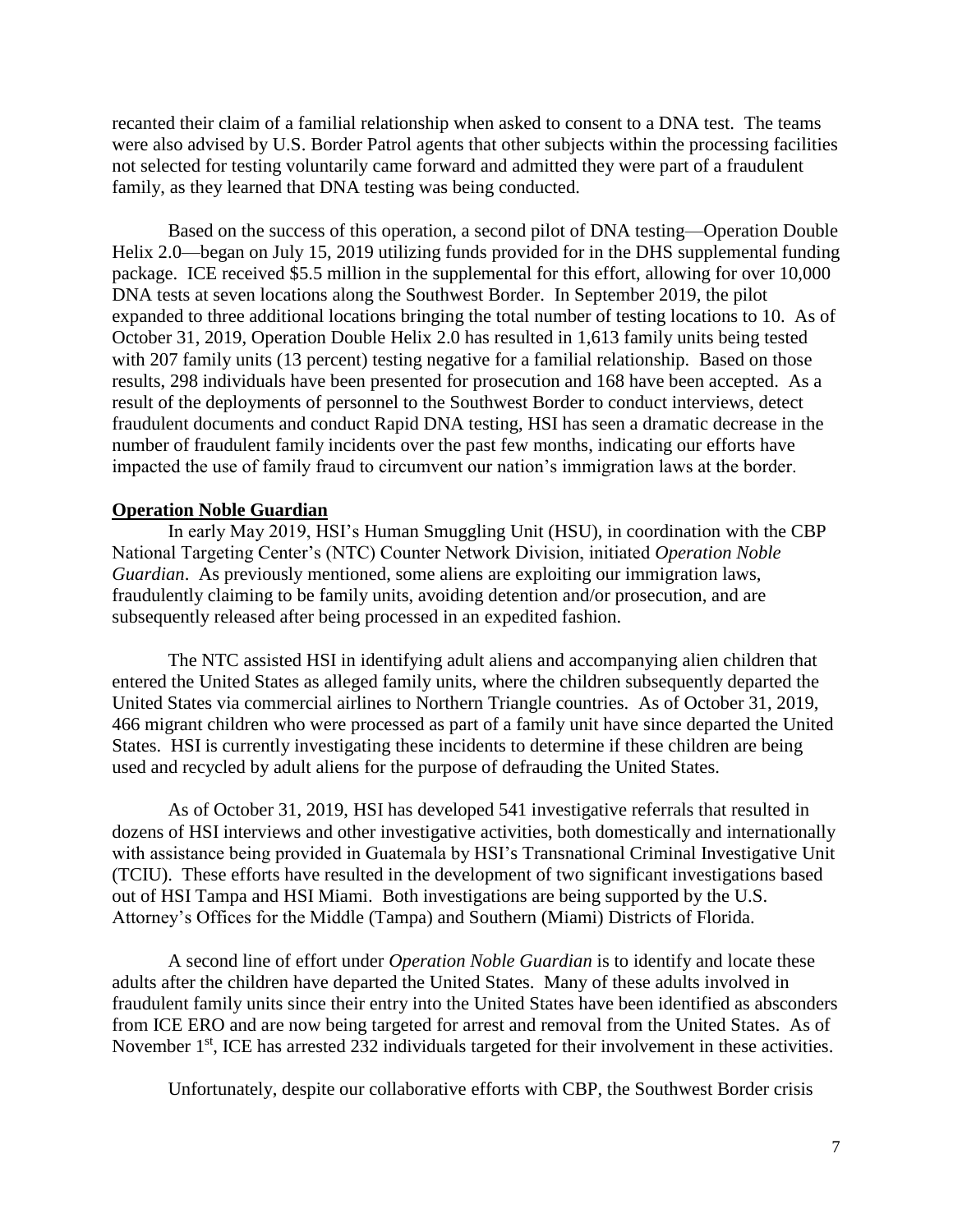doesn't start and stop at the border, it extends into the interior of the United States. If Congress fails to act and make the targeted changes to our immigration laws aliens will continue to exploit the gaps in our legal framework that incentivize families and children to take this dangerous journey, and our immigration system will continue to lack the integrity necessary to eliminate the pull factors these loopholes have created.

## **Administration Efforts (***Flores***)**

In an effort to address the border security and humanitarian crisis this year, the Administration has taken numerous steps to act where Congress has failed. Currently, two of ICE's greatest challenges are limited funding for adult detention, and the inability to detain family units for the length of time necessary for their cases to be adjudicated, in large part due to the FSA and judicial decisions that interpret it.

Pursuant to the orders interpreting the FSA, DHS generally is precluded from detaining family units beyond approximately 20 days. Due to such challenges, since December 21, 2018, ICE has released over 230,000 members of family units  $2$  into the United States with instructions to report to a local ERO field office and immigration court.

Due to limitations on DHS's ability to detain family units during removal proceedings, EOIR created an Expedited Docket in 10 cities across the country. This allows those with meritorious asylum claims to have them heard in an accelerated fashion, thereby receiving legal status much more quickly. At the same time, it allows for the issuance of removal orders—and ultimately removal—for those with asylum claims that do not meet the legal threshold. From the beginning of September 2018 through September 2019, EOIR has issued 22,096 orders of removal to aliens on that docket, including those who failed to appear for even their first court hearing. Specifically, 18,166 of these orders—82.2 percent—were issued *in absentia* after the aliens failed to appear. So far, approximately one out of every three new cases filed on these dockets has resulted in an *in absentia* order of removal because the alien failed to appear. Between the continuing influx of family units, the growing immigration court backlog of almost one million cases, and the fact that there are often no consequences for those who fail to depart as ordered, very few members of family units are removed; the push and pull factors that incentivize families to make the dangerous journey to this country must be addressed. To put it into perspective: of the family units from Central America who were apprehended at the Southwest Border in FY 2017, more than 98 percent remain at liberty in the country today.

## **Sanctuary Jurisdictions**

l

ICE ERO is committed to using its unique enforcement authorities to promote national security, uphold public safety, and preserve the integrity of our immigration system, and works closely with its federal, state and local law enforcement partners in pursuit of this mission. Unfortunately, when a local jurisdiction refuses to collaborate with ICE or obstructs the agency's lawful enforcement activities, it places at risk both public and officer safety, results in the inefficient use of limited resources, and forces ICE to arrest criminal

<sup>2</sup> Family Unit Release data is current as of October 31, 2019.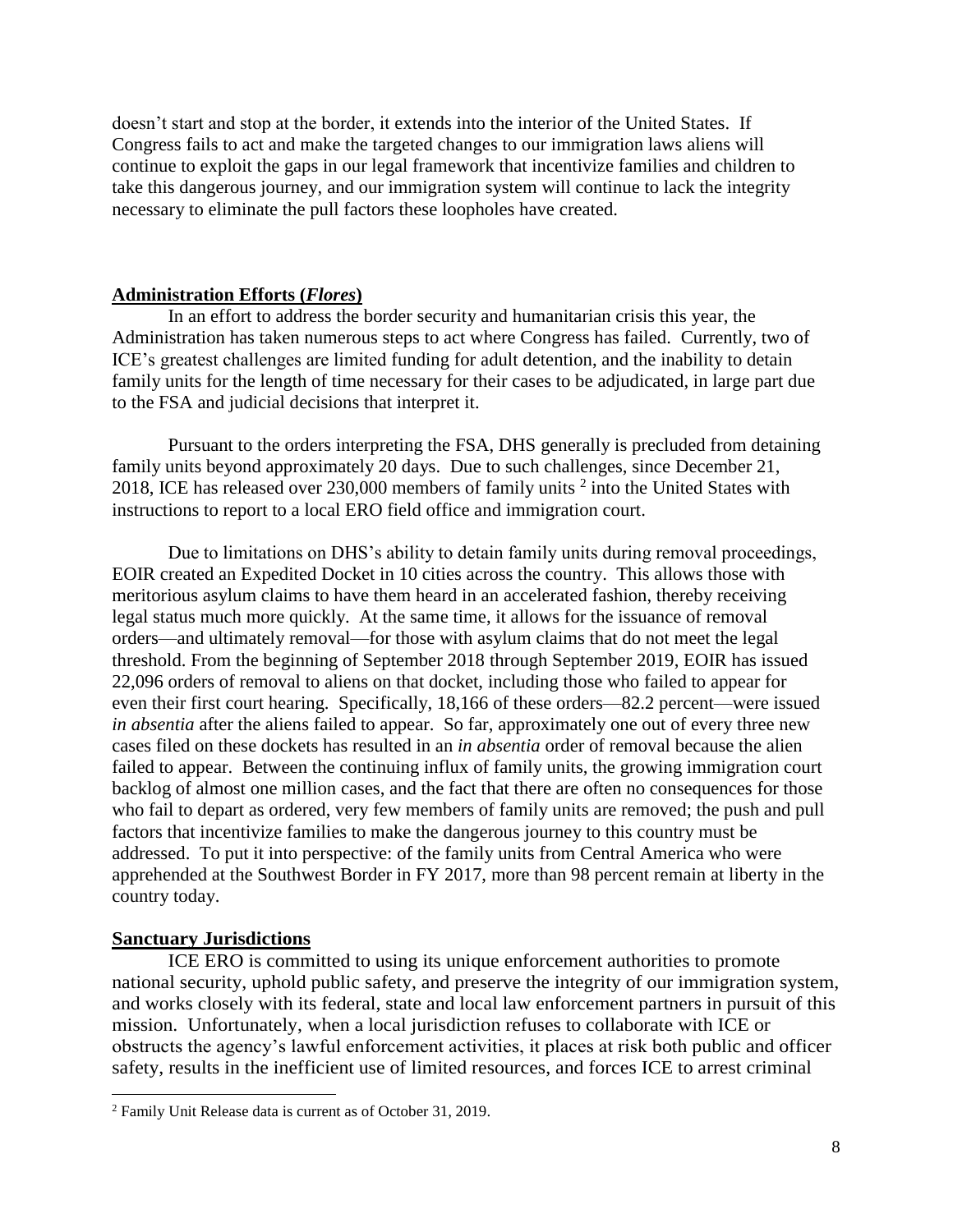aliens at-large in the communities, instead of the secure jail environment.

Every day, ICE places detainers on individuals who the agency has probable cause to believe are aliens removable from the United States and who are currently in federal, state, or local law enforcement's custody after being arrested for a criminal offense. In FY 2019, ICE issued more than 160,000 detainers nationwide. An immigration detainer is a notice to federal, state, or local law enforcement agency that ICE intends to assume custody of an individual upon their release from that agency's custody. ICE uses the detainer form to advise our law enforcement partners that the agency has established probable cause to believe that an individual who has already been arrested and placed in that agency's custody is an alien who is removable from the United States under our immigration laws. The detainer requests that the law enforcement agency notify ICE as early as practicable – at least within 48 hours, if possible – before the subject of the detainer is released from criminal custody and that the state or local law enforcement agency maintain custody of the alien for a period not to exceed 48 hours beyond the time he or she would otherwise have been released from criminal custody. These requests, which ICE serves along with administrative arrest warrants to the detaining agency, are intended to allow a reasonable amount of time for ICE to respond and take the alien into federal immigration custody in a safe and secure environment.

A number of aliens who have been released under these circumstances have gone on to commit additional crimes, including violent felonies, which could have been prevented if ICE had been able to assume custody of these aliens and remove them from the country in accordance with federal immigration laws. In Boulder County, Colorado, ICE officers recently found and arrested a 56-year-old illegal alien who had been released from local custody twice after ICE detainers were ignored. The alien was arrested on local charges in March 2017 and released, was subsequently arrested for felony sexual assault on a child in November 2017 and again released, was convicted of sexual assault in July 2019, and remained at-large until ICE apprehended him in August 2019. Earlier this year, in Mecklenburg County, North Carolina, an illegal alien was arrested for a DUI and was released after ICE's detainer was ignored. In June 2019, the same alien was arrested again – this time for assault by strangulation, assault with a deadly weapon, and another DUI. Despite the severity of these charges, Mecklenburg County again ignored ICE's detainer, and again released him from custody. These are just two of many cases where ICE could have used it unique authorities to remove these aliens from the community and make the public safer but was unable to do so because local jurisdictions did not cooperate with enforcement efforts.

To assist with these critical enforcement efforts, DHS and ICE ultimately need legislation clarifying the legal authority for the decades-old practice of lodging immigration detainers and providing appropriate indemnification for our state and local partners who face litigation simply for working with ICE to protect communities from dangerous criminal aliens.

ICE will continue to look for ways to partner with state and local law enforcement agencies to help ensure public safety nationwide through the 287(g) Program, which has grown from 23 operational partnerships in FY 17 to 76 operational partnerships in FY 19. Additionally, ICE has also developed the Warrant Service Officer Program to provide an opportunity for jurisdictions that seek to cooperate with ICE but who are precluded from honoring ICE detainers as a matter of local policy or state law, and will continue collaborating with these partners to help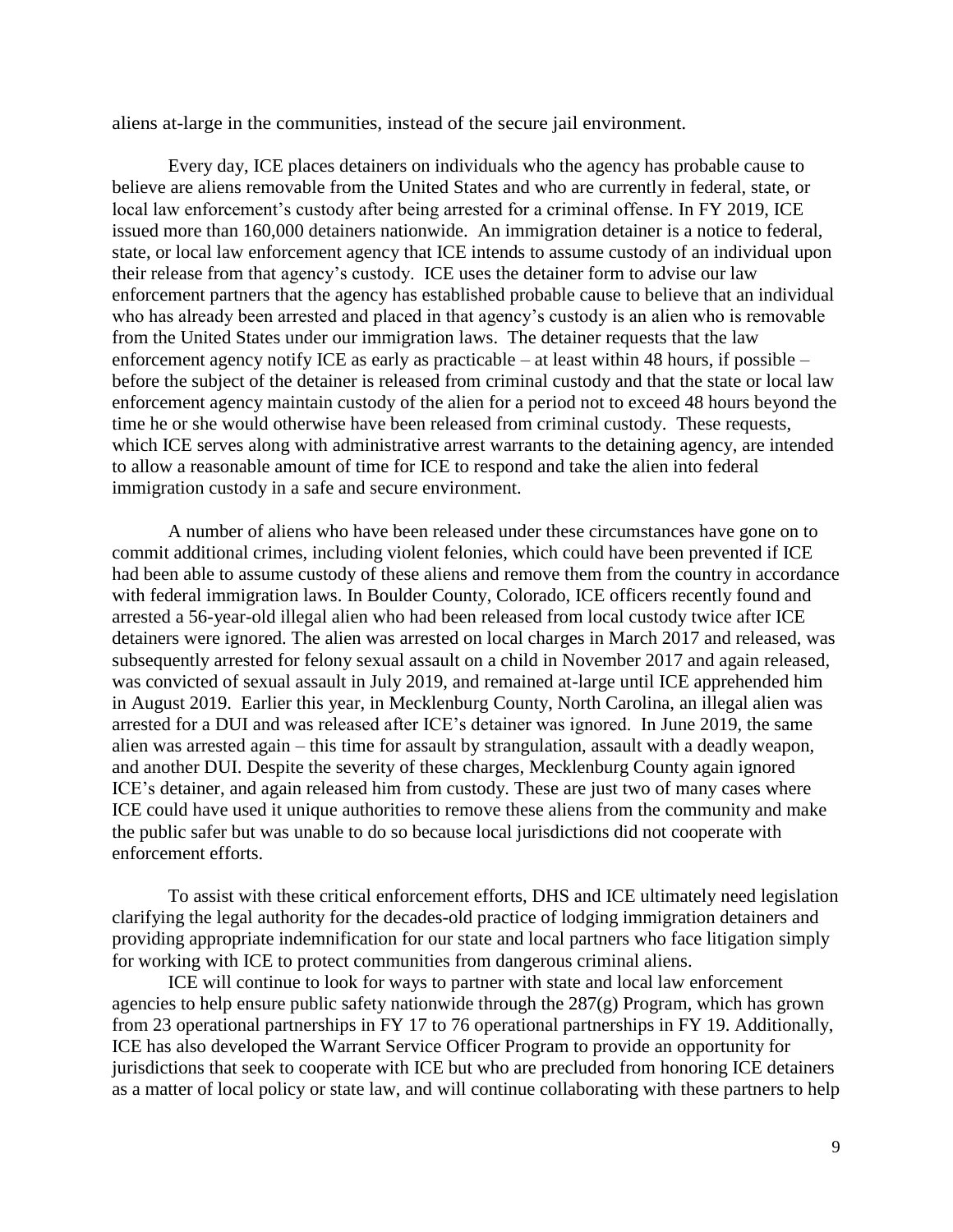ensure that aliens who pose a threat to our communities are not released onto the streets to reoffend.

#### **OPLA Needs**

Additional FY 2020 resources are also needed to ensure that ICE's Office of the Principal Legal Advisor (OPLA) can carry out its statutory responsibility to prosecute administrative immigration cases before the Department of Justice's (DOJ) Executive Officer for Immigration Review (EOIR).<sup>3</sup> The number of pending cases on the immigration court dockets nears  $\overline{1}$ million, with an OPLA attorney responsible for prosecuting each case. In FY 2019, OPLA attorneys obtained over 188,000 orders of removal for a ratio of about 170 cases per OPLA line attorney, representing an increase from the FY 2018 ratio of 156 cases per OPLA line attorney. However, OPLA has not received adequate augmentation of resources given the ballooning docket, which increased by 25 percent in FY 2019. Moreover, during recent budget cycles, Congress has increased the number of funded DOJ immigration judges and support positions at an historic rate, leading to a 74 percent increase in the number of immigration judges on the bench in the past five years, thereby leaving behind the agency that actually prosecutes the cases before those very judges. As but one example, EOIR received funding for 30 more immigration judges and corresponding support staff as part of the Emergency Supplemental Appropriations for Humanitarian Assistance and Security at the Southern Border Act, 2019 (Pub. L. No. 116-26) passed in June, but Congress did not provide OPLA with any additional resources at that time. Adding immigration judges without a commensurate increase in OPLA attorneys will have little to no impact on the continually expanding non-detained docket. The President's FY 2020 budget requests appropriations to hire 128 additional OPLA attorneys and 41 additional support staff. Without the immediate relief that this modest augmentation of ICE attorneys represents, OPLA will not be able to press immigration judges to effectively manage their dockets, appeal erroneous decisions, and protect public safety by challenging dangerous aliens' requests for release from custody and permanent immigration relief, and ICE's enforcement efforts will fall short of the Administration's objectives in appropriately enforcing federal law.<sup>45</sup>

#### **Conclusion**

ICE's critical mission is to protect America from the cross-border crime and illegal immigration that threaten national security and public safety. Our workforce is dedicated to eliminating the TCOs responsible for the manufacture, distribution and sale of illegal and deadly drugs and those who undermine the integrity of U.S. immigration laws and border control efforts. We enforce the nation's immigration laws in a fair and effective manner and we are determined to work with our local law enforcement partners to protect our communities.

l

<sup>3</sup> 6 U.S.C. § 252(c).

<sup>4</sup> In recognition of OPLA's extreme resource need, separate from the appropriations request, the President's Budget also proposes creation of a Border Security and Immigration Enforcement fund to provide additional mandatory funding sources to meet the Administration's border security and immigration enforcement goals, to include 600 additional OPLA attorneys. *See* BUDGET OF THE U.S. GOVERNMENT FOR FISCAL YEAR 2020 51, [https://www.whitehouse.gov/wp-content/uploads/2019/03/budget-fy2020.pdf.](https://www.whitehouse.gov/wp-content/uploads/2019/03/budget-fy2020.pdf)

<sup>&</sup>lt;sup>5</sup> In addition to representing DHS in proceedings before EOIR, OPLA is responsible for advising ICE leadership and operational personnel on legal matters and addressing an array of other litigation and legal matters facing the agency, which have seen significant increases in tempo and complexity.